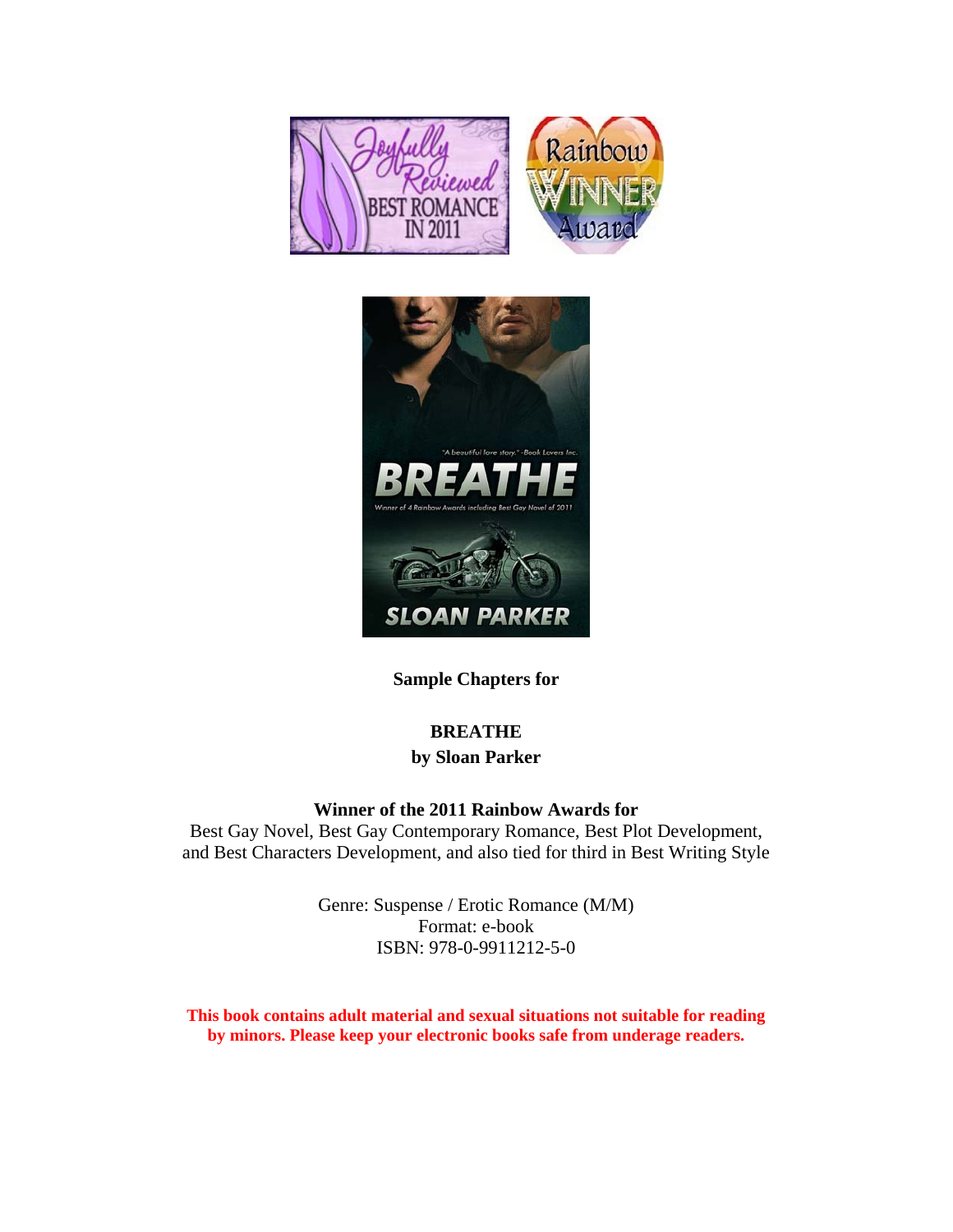# Chapter One

#### *Hope you found some peace in jail. You never will again.*

Lincoln McCaw read the note one last time and crushed the paper in his fist. The bus jerked forward as it came to a stop. No need to check. He was home. The smell of hog manure from the surrounding farmlands and the burning steel of his hometown's only manufacturing plant filtered in through the crack in the window one seat over. Funny how he couldn't feel the coolness of the winter air hissing in through that crack.

Maybe he never would again.

He stuffed the wadded-up note into his duffel bag, stood, and headed to the front of the bus. The jail wasn't far from Edgefield, but he hadn't wanted Nancy waiting for him outside. Who knew what sort of people lurked outside a jailhouse.

He laughed at that. Who was he afraid of? Men like him?

Six months in the county jail. His fellow inmates and the deputies probably thought he was the worst of the lot. He'd spent more days there than most of the guys who came and went. Some spent less time at the state pen.

But the jail was behind him now. It was over. Wasn't it?

Not according to the latest "love letter" he had tucked in his bag.

He stepped off the bus. The driver shut the door and pulled away as soon as Lincoln's boots hit the pavement. Not surprising. Most didn't want to stick around the three-stoplight town. But Lincoln did. He had a lot of reasons to be there. A lot of reasons he'd never leave.

Clear plastic walls surrounded the bus stop bench, cracked on all three sides and coated in a slime no amount of scrubbing with the industrial strength cleaner they'd used at the jail would remove. No one would wait inside the enclosure, no matter how desperate they were for a bus out of Edgefield.

He checked anyway. Splinters covered the faded wood of the bench. If anyone sat there, they'd get an ass full of tiny wooden daggers. Not the best way to ride the bus. Edgefield was so damn inconsequential nobody at the Metro Transit Authority probably gave a shit about the upkeep on the small-town stop that made up the farthest point of the outlying community bus route.

#### *Home sweet home.*

"Lincoln!" Nancy crossed the parking lot behind the bench, waving her arms through the air, a smile spread across her face. She quickened her stride. He did the same and hugged her when they met. The warm embrace reminded him of their mom, reminded him one person in the world loved him. She squeezed tighter.

### "Nance, I can't breathe."

"Oh sorry." She released him and stepped back. She wore a brown and orange waitress uniform and those heavy-duty shoes nurses wore, designed for support and long-wearing comfort. Hers were dingy, nowhere close to the white they must've started out as, and were on their last leg. They wouldn't provide much support or comfort. Her disheveled dark hair fell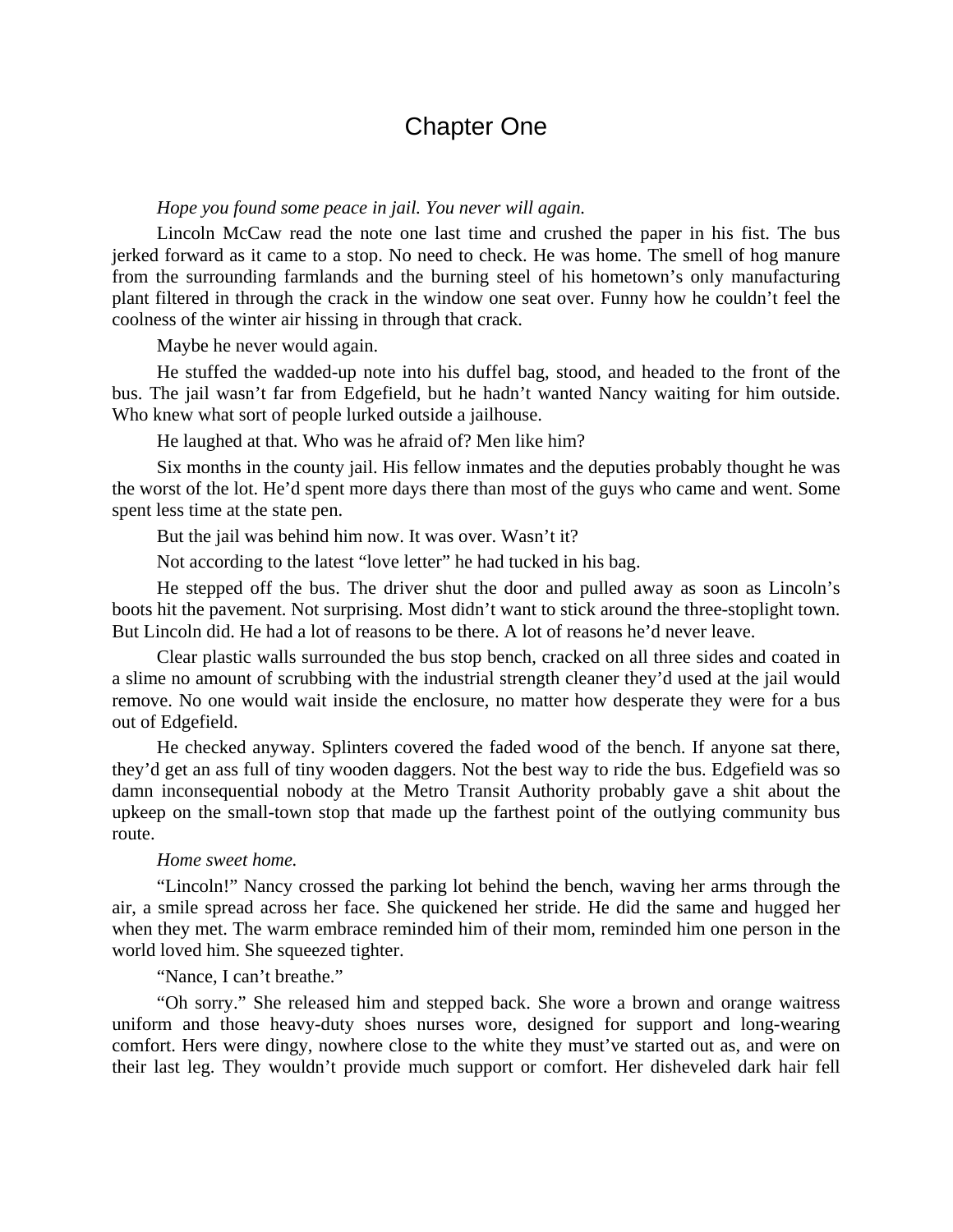from the ponytail in several places, and she had a hint of makeup smudged under and over her eyes. Exhausted. His baby sister was working herself to death.

Despite that, her eyes shone at him. The smile was also a reminder of their mom. Nancy had always taken after their mother in a physical way. Whereas he looked more like their dad with skin tone and features that gave a nod to their Iroquois heritage.

"Just missed you," she said.

"Missed you too."

"I wish you would've let me visit. Was it bad?"

"Nah. It was okay." No need to tell her about the gray food that smelled of dish soap, the foul stench from the unwashed inmates he shared space with, the lack of privacy, the endless hard surfaces of metal bars and concrete floors, or the countless cracks about his short-lived racing career from the two good ol' boys who'd recognized him.

He'd hated every minute of his time there.

And he deserved far worse.

"Come on. I parked over here." She tilted her head to the left and pointed to the vehicle she'd driven. His black pickup. The damn thing looked huge in the empty lot.

He missed the truck. He also hated the hell out of it. Like it was the truck's fault.

Nancy had parked next to the County Cooler, an ice-cream stand run by the Drakes, the elderly couple who'd owned the place since Lincoln had been a kid. Every winter they boarded up the stand and headed south to visit their grandkids in Texas. When the place closed, it always had the look of a shack you'd see Bo and Luke Duke plow the General Lee through as Rosco P. Coltrane chased them down. In Lincoln's day, local teens needing a dry place to hold their beerfest orgy sneaked in during the long winter months while the Drakes were out of town.

An open window near the garbage bin was missing several slats of wood. Lincoln smirked. Same window he'd used when he first had sex with Tommy Vanderline during their sophomore year of high school. Nice to know some things never changed.

"You wanna drive?" Nancy asked.

His smirk vanished. "No." He yanked open the passenger-side door, tossed in his bag, and sat.

Then again--sometimes everything changed.

Nancy slid into the driver's side and wrenched the seat forward until her feet touched the pedals. "Sorry. I thought you might want to. You haven't tried it out since it came back from the body shop."

He leaned his elbow on the armrest of the door and stared out the side window. "Can't. Restricted to work privileges. There and back. That's it."

They drove in silence, the darkness surrounding them in the cab, the sound of the truck's heater filling the void of unasked questions until he couldn't stand not knowing.

"Did he hit you again?"

He would've missed her slight nod if it weren't for the dim display of the dashboard. She turned away from him as though checking the side street traffic at the next intersection.

"You didn't call the cops?"

"I should have," she said.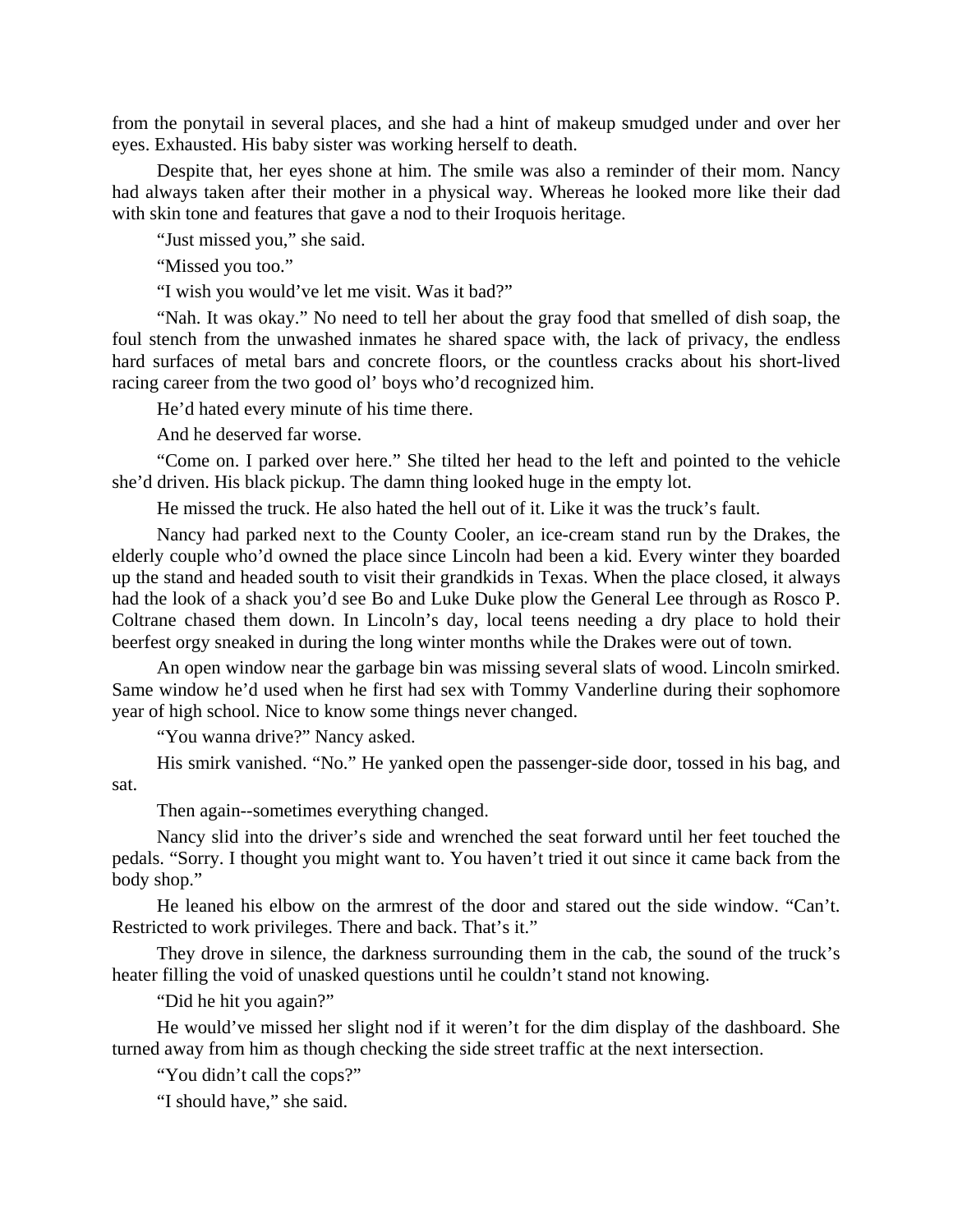"Fuck, yes, you should have." Lincoln stabbed at the door lock with two fingers. Lock. Unlock. Lock. Unlock. He took a deep breath and let off on the button. She didn't need him being an ass. "When did he come back?"

"The Friday after you left."

"How long did he stay?"

"Until a couple of weeks ago."

"Jesus, Nance!"

"I needed--I couldn't afford the hospital bills without him, or her medicine without his insurance."

"Well, now you can. Soon as I get a new job." He'd take care of her like he should've been doing for the past six months. If he had been there, Mel wouldn't have had a chance to hurt her again. "Is he gone for good?"

She didn't answer.

"Why not?"

"He left some of his stuff."

"You let me know the minute he shows up." He'd remind the asshole that family looks after their own. "The kids okay? Did he--"

"No!" Her tone was defensive, and she threw him an angry look before she focused on the deserted street ahead. He shouldn't have asked. She wouldn't let anyone hurt her kids.

When she spoke again, her voice was under control, more conversational. "Could you stay with Davy and Jessica tomorrow after school? Adam has basketball practice." Softer she added, "They've been home alone a lot lately."

He stared out the window into the darkness and said, "I'll be there."

A block from Nancy's, they pulled up to a stop sign next to the Late Night Paradise Plaza- home to the only all-night gas station and carryout in town, a movie rental shop, and Sonny's Tavern.

Lincoln sat taller. "Can we make a stop? I need smokes."

"Lincoln…"

"I'll quit again. Just need a pack to get me through the transition."

She sighed and turned into the plaza's drive.

The neon signs advertising an ATM machine, lottery tickets, and beer had him shielding his eyes with the back of his hand. There were no neon lights in jail. Sounded like the title of a country music song. Something his fans would have blasted from their car stereos as they drove in on race night. He reached for the truck's door handle, but her voice stopped him.

"No smoking around the kids, okay?"

He opened the door and said, "You know I won't."

"Or in the house," Nancy called through the side window as he strode for the store.

Lincoln waved an okay sign her way and opened the door to the carryout. A young man passed by the front of the store, hands shoved inside his pockets, head down as if he had to watch his every step. Lincoln froze in the doorway.

Great-looking guy. Nice body.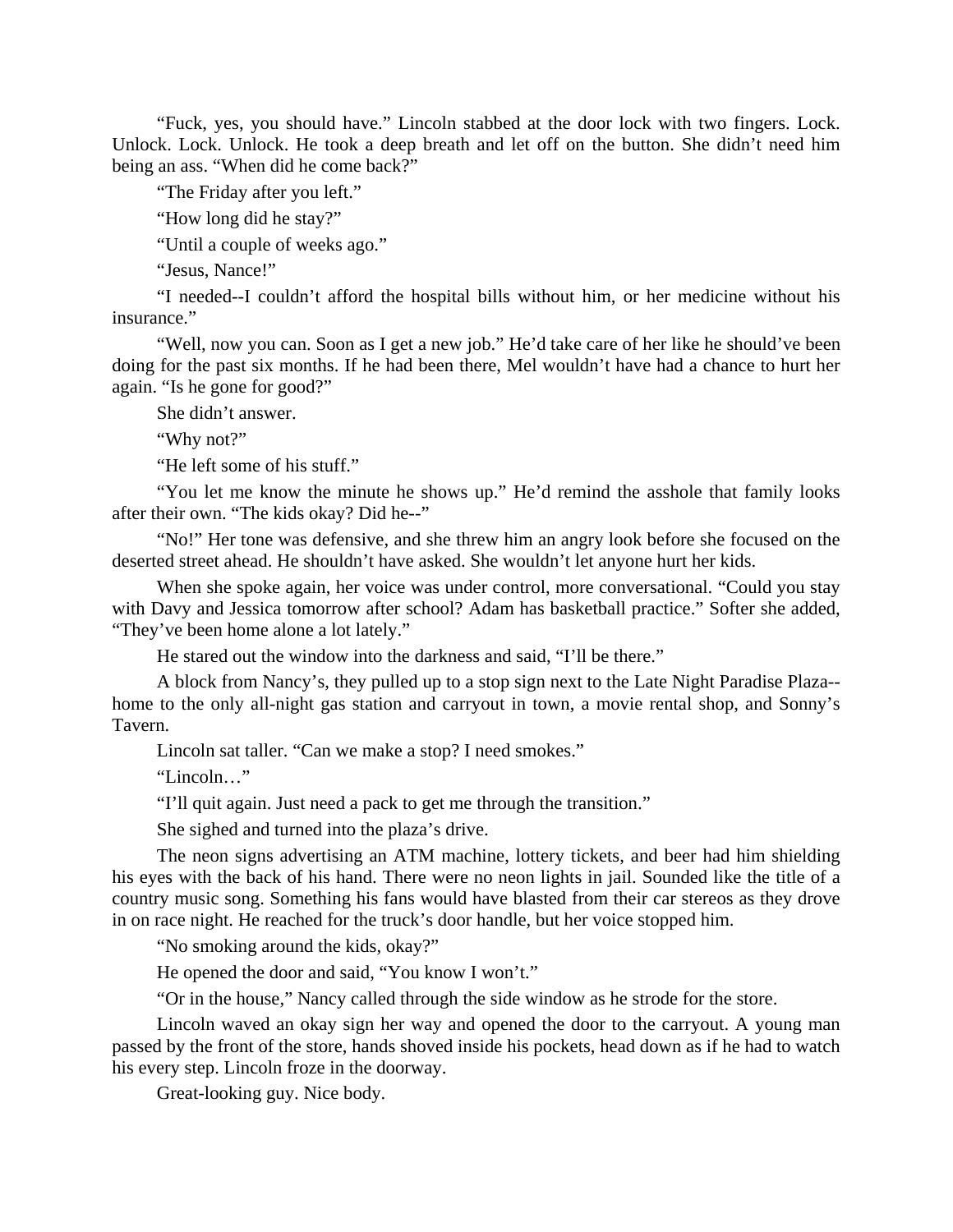The kid headed for Sonny's Tavern.

Great ass too.

*Fuck.* Lincoln had been away too long. Not a good idea--gawking at straight guys on the streets of Edgefield. But…the kid had stopped, hand on Sonny's front door, replicating Lincoln's frozen stance. He was staring at Lincoln, his mouth parted, his eyes conveying a hunger Lincoln knew all too well.

The door to Sonny's burst outward, almost smacking the kid in the forehead, and two guys exited. The kid moved out of their way, then slipped inside, his gaze on his feet again.

Lincoln's body screamed at him to follow. He ignored it and entered the carryout.

What was that look? Something?

It didn't matter.

He passed by the front counter with the smokes and found what he'd really wanted--a bottle of Jack Daniel's. He grabbed two for good measure.

\* \* \* \* \*

"Jay, did you hear me?"

The front door of Sonny's Tavern flew open, and cold winter air blasted in.

Another man might have chosen a stool farther from the entrance. Not Jay Miller. The cold didn't bother him. Why would it? He was already numb.

"They let the bastard out today." His dad's voice cut through the haze of alcohol. "Six months and now he's…" He trailed off.

Jay dropped the beer he'd been nursing for the last fifteen minutes onto the bar. The bottle clanked and rocked, foam building, drops of the precious liquid spilling. He didn't bother rescuing it. He'd just order another as soon as his dad left, like he planned to do for the next couple of hours.

"Your mother's still going on about frying his ass, and he gets out the day before…" His dad cut off midsentence again. Maybe he always did that. Usually Jay's mom was there to continue on.

"Today?" Jay asked.

The look his dad gave him was comical--if anything could make him laugh again--as if his dad thought he was mentally deficient in some way. Maybe he was. How much did you have to drink before the brain cells died off?

"He's probably already back in town."

*In Edgefield?* How long until Jay found himself face-to-face with the man? He nodded. That was all he could manage. Six months in jail and the man who killed his wife was getting his life back. He'd be working and living and loving. And Katie was turning to dust in the ground. Jay would never have his life back. He'd never have anything.

The door swung open again, and a pair of giggles floated in with whoever entered the bar. What the hell were they so happy about?

He had to get out of there. Get away. Escape all of it.

"Why don't you come stay at our place tonight?" his dad said. "You can sleep in your old room. Then we'll all visit the cemetery tomorrow."

The restroom. Maybe if he didn't come out right away his dad would get a clue.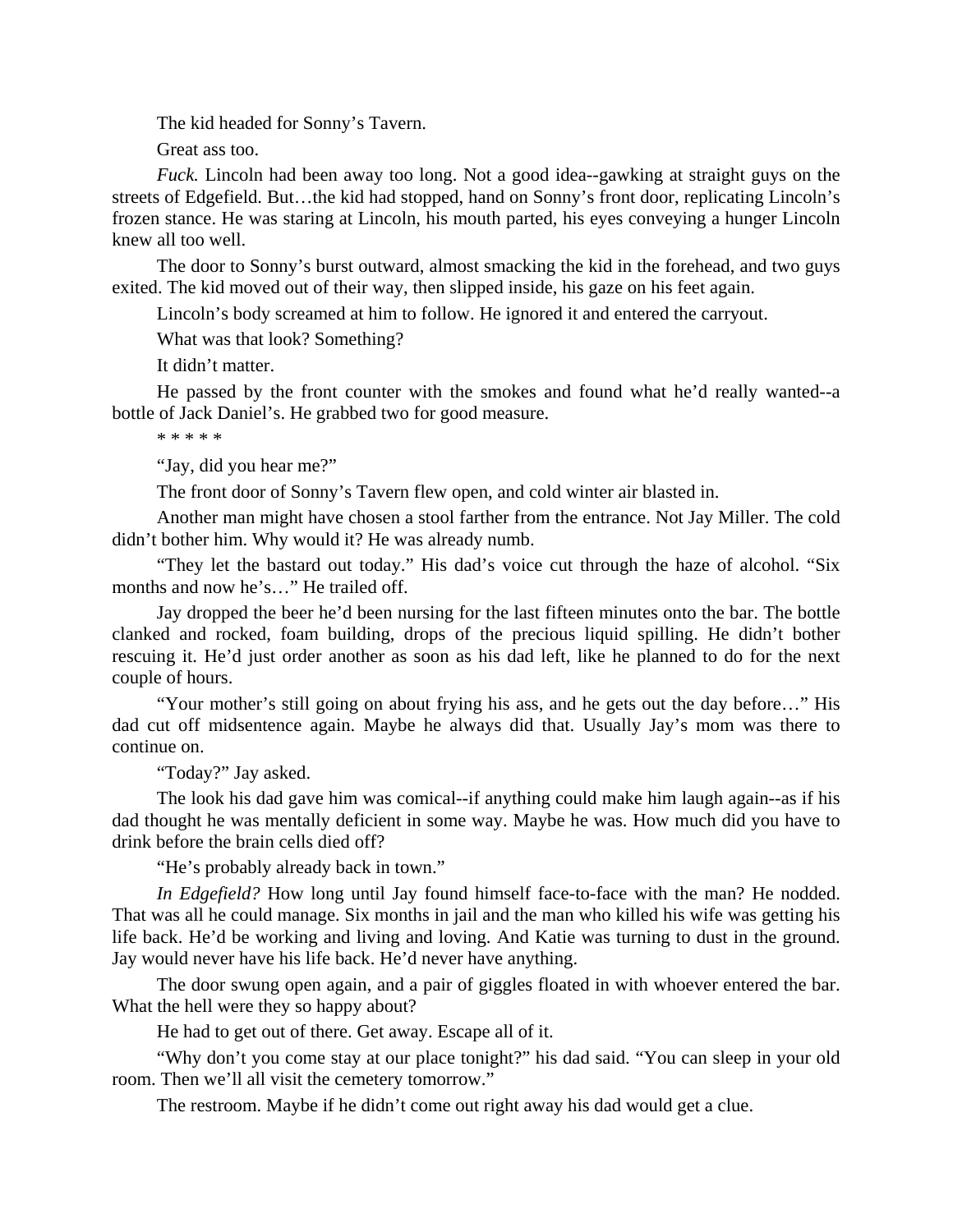Jay stood, and the weight of his body proved too much for his unsure legs. He sank onto the bar stool. The beers--which he drank fast and barely tasted--had hit him hard, but news of Lincoln McCaw's fate had finished the job. It was over.

Except it wasn't. It never would be.

His dad put a hand on his back. "Hey, Sonny, get us a cup of coffee?"

"Sure," the bartender said. When he returned with the coffee mug, he added, "He's had a few."

"I imagine so." Jay's dad pushed the coffee closer.

The smell of it churned Jay's stomach. Nothing smelled good anymore. Nothing tasted good either. What had he last eaten? And when? Probably why the beer wasn't settling too good.

His dad was talking again. Didn't he get it? The last thing in the world Jay wanted to do was give up the beer and face that McCaw was done with his punishment.

"You should come tomorrow," his dad said. "It might give you closure."

Closure? There wasn't enough beer for that.

There was one thing that would give Jay closure. Finally confronting McCaw, looking the man in the eyes, making him understand how much he took from the world, making Lincoln McCaw suffer.

That'd be closure.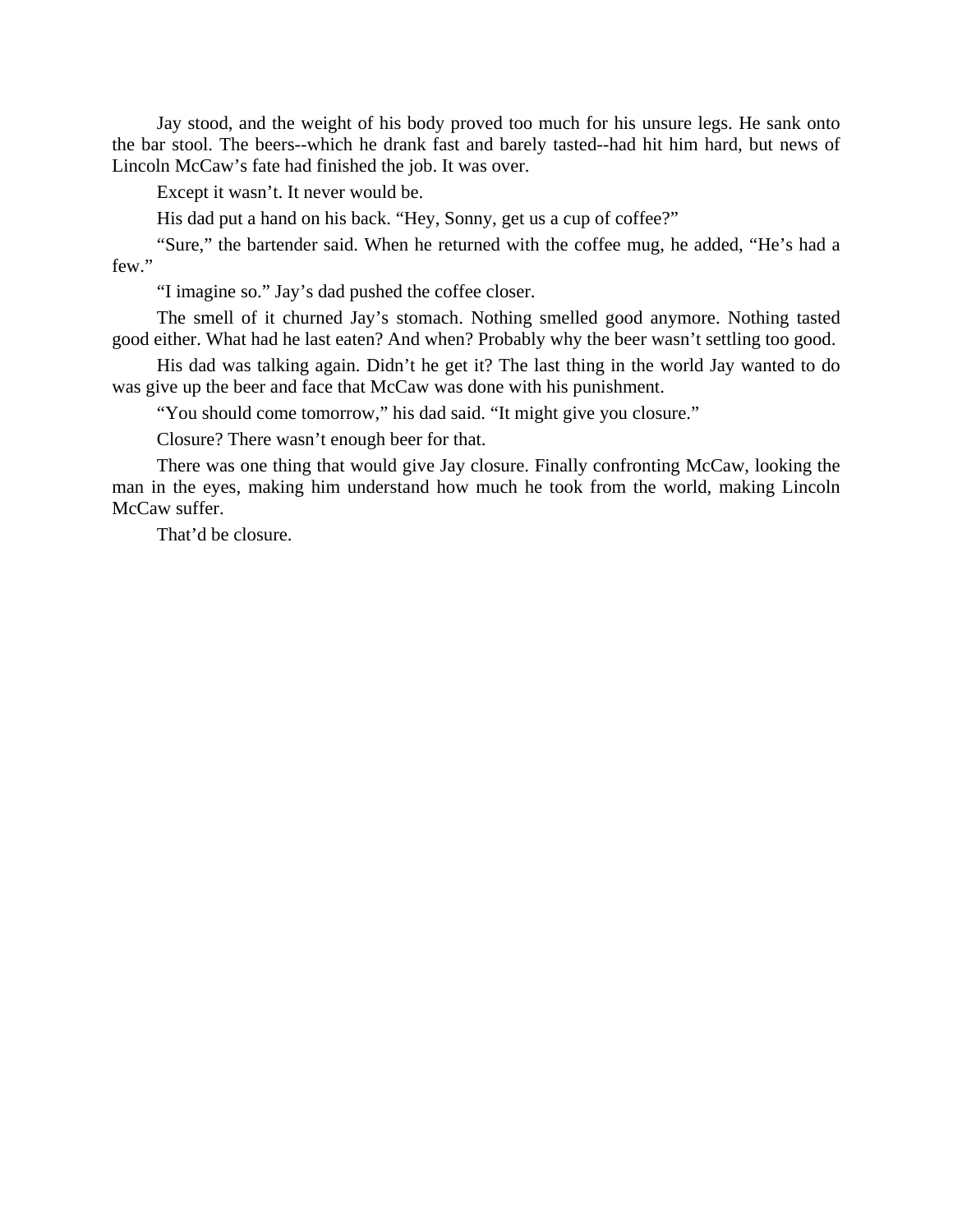## Chapter Two

The house was dark when they pulled into Nancy's driveway, and Lincoln said, "Guess I missed the kids." *Damn.* Hearing their voices on the phone hadn't been the same.

"I told them to go on to bed. They'll see you tomorrow." She cut the engine, and they walked to the house in silence.

Nancy opened the front door, and Sparky barreled into them. The large black mutt didn't bark, but he rammed his paws into Lincoln's abdomen in greeting.

"He gain more weight?"

"I think the kids have been feeding him junk food while I'm at work." She smiled, but her eyes didn't join in on the expression. A working mom with two jobs meant a lot of nights home alone for her kids.

Lincoln patted Sparky's head and sighed as the dog ran off down the hall. He stepped to the couch in the living room. Same couch he'd slept on during the long months between the accident and the start of his time at the Grant County Justice Center. The secondhand piece of furniture had been uncomfortable back then. After months on what could only be described as a metal slab with a mattress the thickness of a blanket, the couch was a welcome sight. The exhaustion of the long day slammed into him. Waiting for your freedom took a lot out of a man. They had released him late in the day, and by the time he'd signed his paperwork and made it to the bus stop, he had to wait for the last bus, which worked out since Nancy had been on the late shift.

He dropped his duffel bag and the paper sack with the smokes and whiskey onto the couch.

Nancy shook her head from where she had stopped at the hall doorway that led to the bedrooms. "I've got you set up in Davy's room."

"I was fine on the couch."

"That was only for a couple of months. I was hoping… I thought you said you'd stay with  $\overline{\mathbf{u}}$ .

He picked up his bags. "I will." He followed her and said, "Just don't want to put anyone out."

"Davy's fine with his brother." She opened the last door on the left, and Lincoln entered the small bedroom. A child's room. A twin bed. A kid's desk he'd never be able to fit his knees under. A dresser that had machine screws sticking out where the knobs should have been. Action figures and half-constructed LEGO sets piled beside the desk as if someone had swept the treasures there with a broom to clear a path to the bed. A green beanbag chair in the corner surrounded by toy cars, fire trucks, and army tanks, each vehicle neatly lined to form an arch around the giant cloth ball, pointed outward as if to protect the chair from unwanted visitors. Lincoln smirked. He'd never sit in the chair. It'd be hell getting up. But it did seem like a comfy place to get drunk and pass out.

He shrugged off his coat and draped it over the back of the desk chair. The chair teetered, rocking in indecision if it could hold the weight of the leather jacket.

For the first time since Lincoln left the jailhouse, the cool air reached him, and he shivered. "Is the heat on?"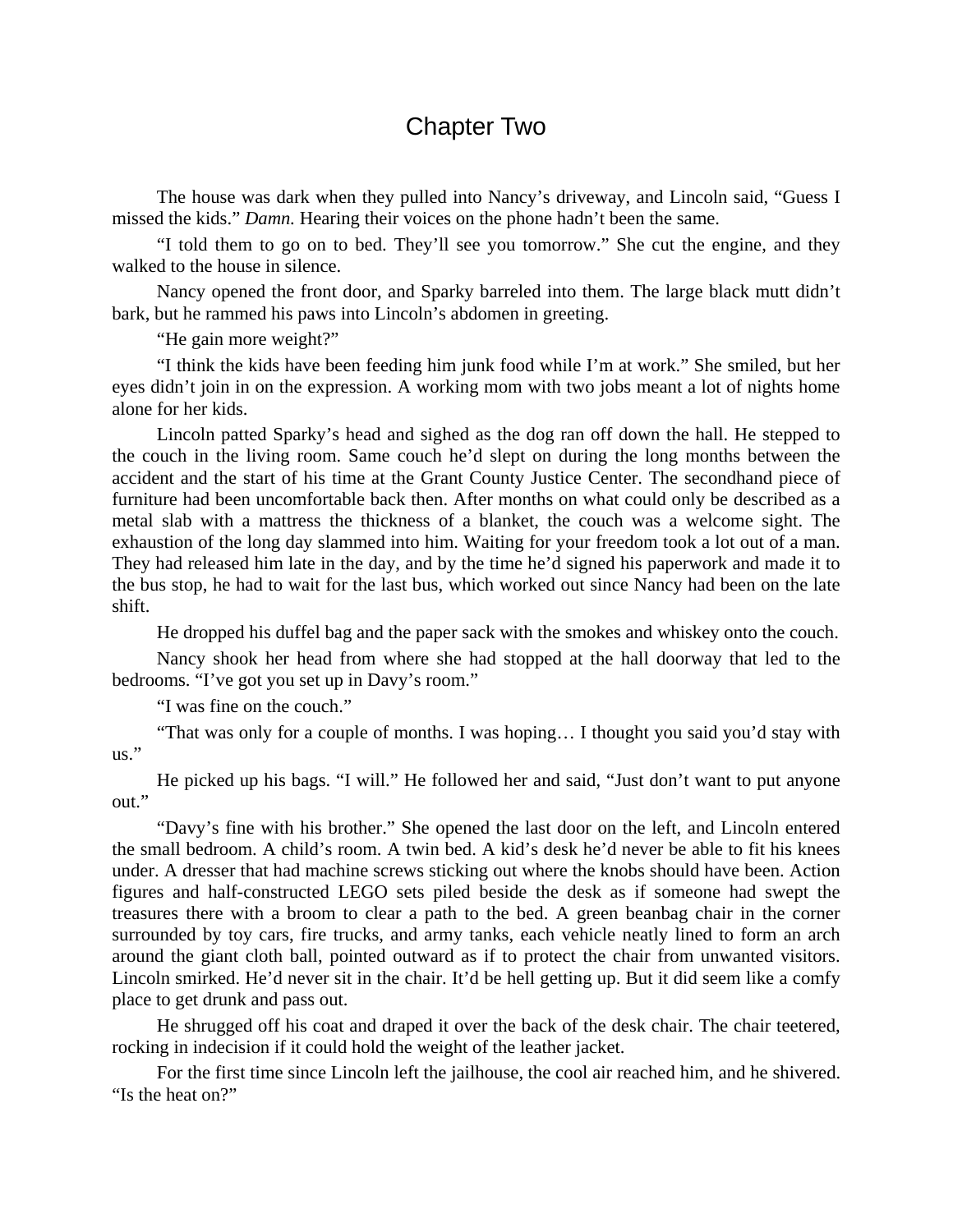Nancy stood in the doorway. "The thermostat isn't right. I keep having to turn it up to eighty-five to get any heat."

"I'll look at it tomorrow." He'd also look at the sliding door on the laundry closet they'd passed in the hall. It was off the track, the plastic hinge snapped in two.

"Thanks." She stayed at the door as if she shouldn't step inside the room. Which was bullshit. This was her house, not his. He'd left his house the day he was arrested and hadn't stepped so much as one foot inside since.

It hit him then. How different his life was going to be now. He'd never sit in his recliner again. Never watch his big-screen TV. Never drive another race. Never make love in his bed.

There were a lot of things he'd never do.

He was staying in an eight-by-eight-foot room he'd commandeered from his ten-year-old nephew. He sat on the edge of the bed and laughed when he pulled back the blankets and found sheets and a pillowcase covered in metal robots from the movie *Transformers*.

Nancy didn't laugh with him. Probably had more to do with what she tugged out of her pocket than her lack of humor over the bedcovers. She unfolded the papers and stared at them for a moment before she handed them to him. "The insurance I mentioned."

He snorted as he looked it over. "Ain't cheap."

"It was the only one that--"

"Would take on a man who killed someone?"

"Don't say that." She brushed aside the dark bangs that were stuck to her forehead. "They said they'd insure you for any vehicle except your race--"

Lincoln held up a hand. "Yeah. I get it."

"If you want to sign, I'll fax them at work. They said the coverage can start tomorrow."

He took the pen from Nancy and signed the contract. "Am I going somewhere?"

"I talked to Mitch like you asked."

He handed the papers to her. "And?"

"He said to come by tomorrow after lunch. You can't so much as drive a forklift, but they've got some manual work in the warehouse. He might be able to get you on the payroll in the next week or two."

"Thanks."

"Will you make good money there?"

"Mitch does okay." Lincoln tried to meet her gaze, but she wouldn't look at him. "Nancy, are you in trouble?"

"I'm behind on the utilities." She swiped at the stubborn pieces of hair again. "They're threatening to shut off the phone. And the electric."

"It's the middle of fucking winter. And you've got kids living here. Did you tell them that?"

She shrugged as if it wasn't bothering her. Right. He *had* to land the job with Mitch.

He stood and went to her, wrapping his arms around her shoulders. She dropped her head to his chest. If he had been home, he would've seen how much trouble she was in. He would've been able to stop his asshole brother-in-law from laying another hand on her.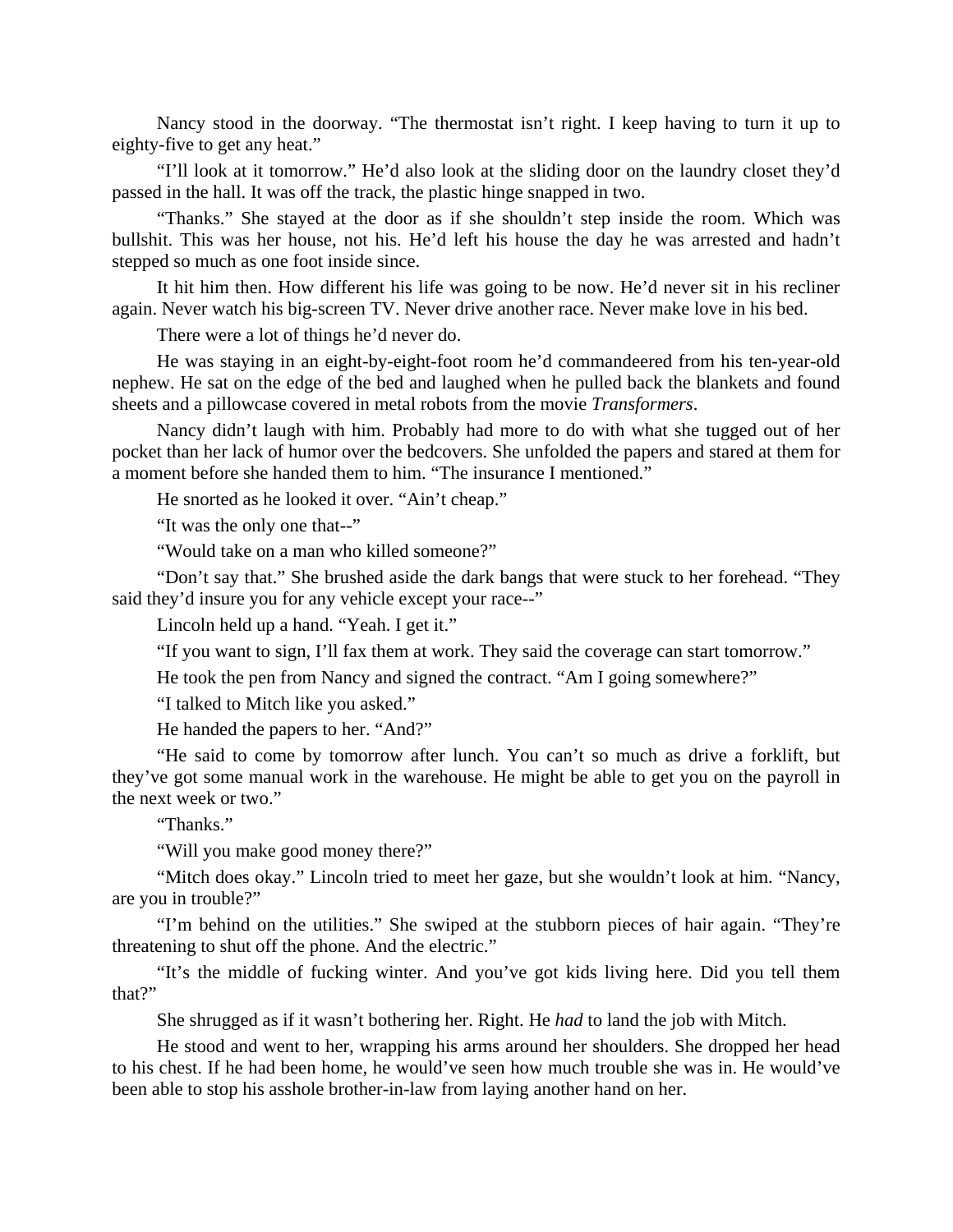"I'll help out," he said. "Don't worry about it."

"I'm glad you're home. And it's not the money." She breathed deep, then spoke softer. "I missed you. I'm glad you're staying."

He tickled her sides. "You won't kick me out when I get in the way?" He'd leave in a heartbeat if she wanted him to go. He wouldn't be a burden on her.

She giggled and pulled away from his tickling. The smile on her face brought out his own. He could've sworn his cheeks creaked with the expression. He hadn't cracked a smile since the life he'd known had ended one year ago.

His last smile had been the morning of the accident, in the shower as he looked down at Paul on his knees before him. Paul had made a lame joke, and the mischievous look in his eyes teased Lincoln, as did the man's tongue swirling over the crown of his dick. He caressed Paul's cheek with his thumb as the man set to giving him a blowjob--the last blowjob he'd had since then.

Lincoln drove the image away.

He should get laid. Someone like the guy he'd seen outside Sonny's.

No. Edgefield wasn't the place to cruise for a simple fuck or blowjob. He'd wait till he could make the fifty-minute trip to Fort Wayne.

Or maybe he'd wait a little longer. He wasn't up to feeling that good. Not yet.

He spotted three boxes stacked in front of the closet. He walked to them and kicked the bottom box. "My stuff?"

Nancy nodded. "He brought them by a couple of weeks ago. There's more in the garage."

Lincoln grunted.

"He asked about you. Wanted to know how you're doing."

"Don't want to talk about him."

"He wanted to be there for you--for the arraignment, the sentencing, all of it. You pushed him away and that wasn't fair."

"He's moved on."

"But he hasn't forgotten. You never gave that man closure."

"He's got his dick in someone else." Lincoln dropped to the bed. "I'd say he's over it."

Nancy shifted on her feet, her attention on her shoes until she spoke. "You've got to let it go, Linc. Give yourself permission to forget what happened. Move on."

"I'm trying to."

"Forgive yourself."

That, he couldn't do.

Nancy was quiet again until he looked her way. She said, "You have a chance to start over."

"But do I deserve it?"

She came to the bed and placed a kiss on the top of his head. "You do. And someday you'll be able to accept that." She shut the door behind her before he could argue.

He shouldn't have said anything about what he deserved or didn't deserve. Nancy didn't need to deal with his guilt on top of everything else. He toed off his boots and stretched out on